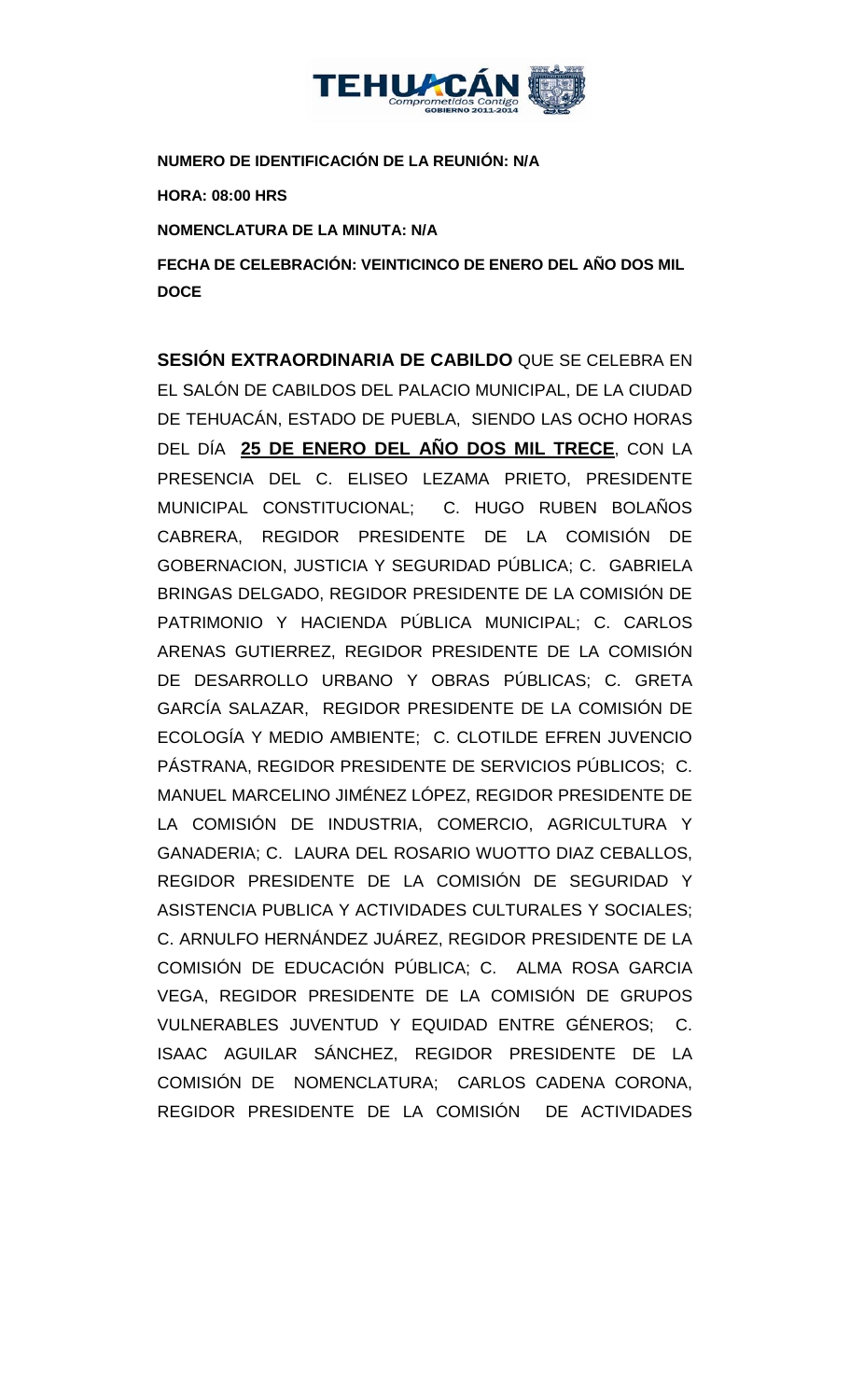DEPORTIVAS; C. ENRIQUE BUSTOS FLORES, REGIDOR PRESIDENTE DE LA COMISIÓN DE PATRIMONIO HISTÓRICO; C. LIC. ROBERTO IVÁN LINARES CHÁVEZ, SÍNDICO MUNICIPAL, ASÍ COMO EL C. DR. JOSÉ ORLANDO CUALLO CINTA, SECRETARIO DEL AYUNTAMIENTO QUIEN DA FE.---------------------------------------------

UNA VEZ QUE SE HA PASADO LISTA DE ASISTENCIA SE INFORMA LO SIGUIENTE:

NO SE ENCUENTRA EL C. CARLOS CADENA CORONA Y ENRIQUE BUSTOS FLORES, EN ESTA SESIÓN DE CABILDO.

SEÑOR PRESIDENTE LE COMUNICO QUE SE ENCUENTRAN 12 DE LOS MIEMBROS DEL CABILDO, POR LO ANTERIOR SE DECLARA EL QUÓRUM LEGAL PARA CONTINUAR CON LA PRESENTE SESIÓN DE CABILDO.

EL C. DR. JOSÉ ORLANDO CUALLO CINTA, PROCEDE A DAR LECTURA AL ORDEN DEL DÍA, MISMA QUE CONTIENE LOS SIGUIENTES PUNTOS:

#### **1.- APERTURA DE LA SESION**

**2.- LISTA DE ASISTENCIA**

**3.- DECLARATORIA DEL QUORUM**

#### **4.- LECTURA Y FIRMA DEL ACTA ANTERIOR**

#### **5.- SINDICATURA**

 ANALISIS, DISCUSION Y EN SU CASO APROBACION DEL PETITORIO QUE CONTIENE LA AUTORIZACIÓN DE LA DONACION DE UNA SUPERFICIE DE TERRENO DE TRES MIL VEINTE METROS CON TREINTA Y SEIS CENTIMETROS CUADRADOS QUE SE SEGREGA DE UNA FRACCION DE TERRENO PERTENECIENTE AL MUNICIPIO DE TEHUACAN, PUEBLA, EN EL FRACCIONAMIENTO CULTURAL DE ESTA CIUDAD A FAVOR DEL GOBIERNO DEL ESTADO CON DESTINO AL SISTEMA PARA EL DESARROLLO INTEGRAL DE LA FAMILIA DEL ESTADO DE PUEBLA, PARA LA CONSTRUCCION DE UN ALBERGUE INFANTIL.

### **CLAUSURA.**

PASAMOS AL PUNTO DE LECTURA Y FIRMA DE ACTA DE LA SESIÓN ANTERIOR

EN ESTOS MOMENTOS EL DR. ORLANDO CUALLO CINTA, PROCEDE A DAR LECTURA AL ACTA ANTERIOR UNA VEZ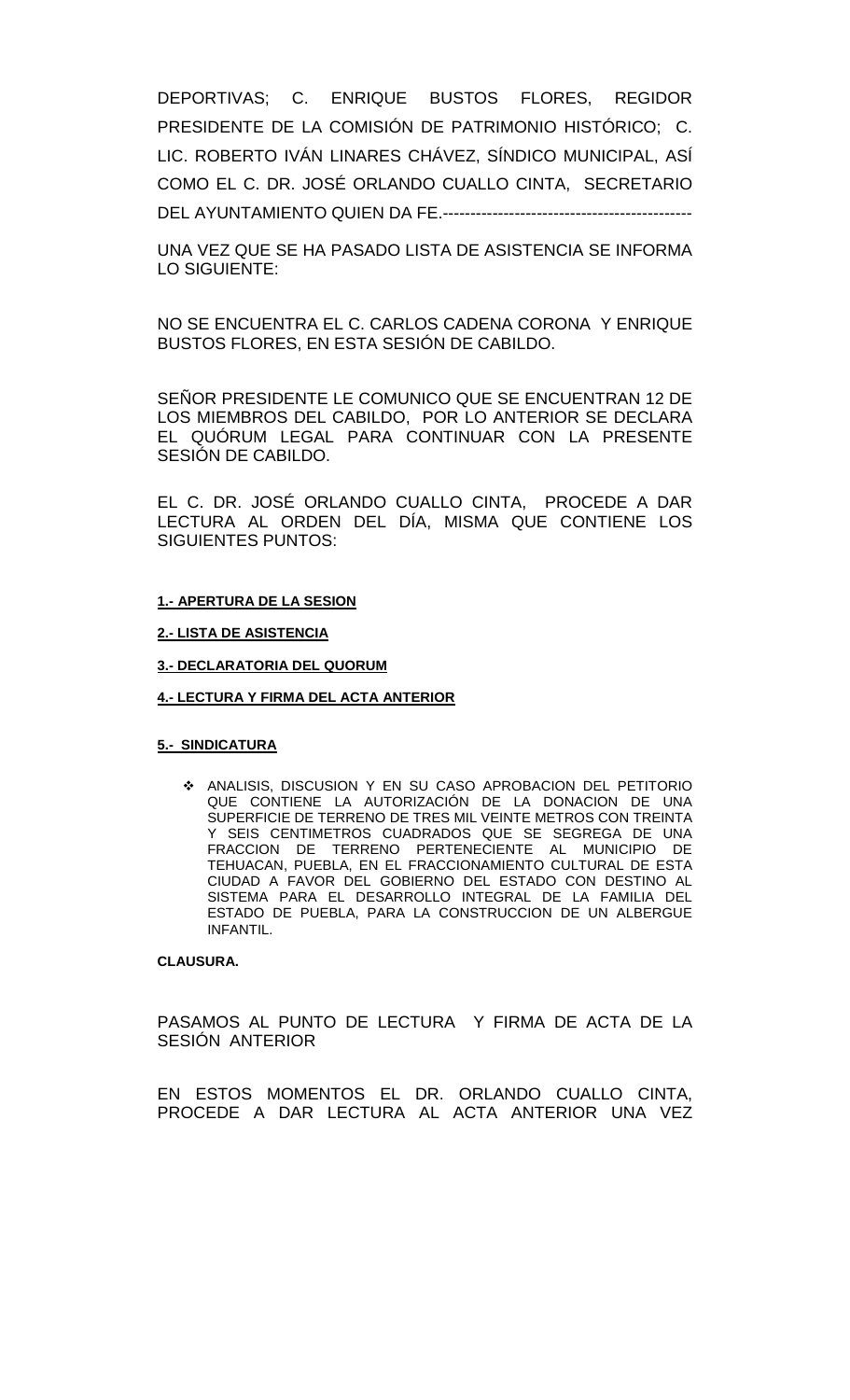TERMINADA LA LECTURA SE PROCEDE A PASAR A LOS REGIDORES PARA SU FIRMA CORRESPONDIENTE.

**SINDICATURA.- ANÁLISIS, DISCUSIÓN Y EN SU CASO APROBACIÓN DEL PETITORIO QUE CONTIENE LA AUTORIZACIÓN DE LA DONACION DE UNA SUPERFICIE DE TERRENO DE TRES MIL VEINTE METROS CON TREINTA Y SEIS CENTIMETROS CUADRADOS QUE SE SEGREGA DE UNA FRACCION DE TERRENO PERTENECIENTE AL MUNICIPIO DE TEHUACAN, PUEBLA, EN EL FRACCIONAMIENTO CULTURAL DE ESTA CIUDAD A FAVOR DEL GOBIERNO DEL ESTADO CON DESTINO AL SISTEMA PARA EL DESARROLLO INTEGRAL DE LA FAMILIA DEL ESTADO DE PUEBLA, PARA LA CONSTRUCCIÓN DE UN ALBERGUE INFANTIL.**

SEÑOR SINDICO TIENE USTED EL USO DE LA PALABRA.

EL C. LIC. ROBERTO IVAN LINARES CHAVEZ, PROCEDE A DAR LECTURA AL DOCUMENTO DE REFERENCIA, MISMO QUE A LA LETRA DICE:

## "….**HONORABLE CABILDO DEL AYUNTAMIENTO CONSTITUCIONAL DE TEHUACAN PUEBLA.**

EL SUSCRITO LICENCIADO ROBERTO IVAN LINARES CHAVEZ, SÍNDICO MUNICIPAL DEL H. AYUNTAMIENTO DEL MUNICIPIO DE TEHUACÁN, PUEBLA, DE CONFORMIDAD CON LO PRECEPTUADO POR LOS ARTÍCULOS 100 FRACCIONES V, VIII, XV Y XVI, 85 Y 89 DE LA LEY ORGÁNICA MUNICIPAL, SOMETO A APROBACIÓN DEL HONORABLE CABILDO LA DONACIÓN **DE UNA SUPERFICIE DE TERRENO DE TRES MIL VEINTE METROS CON TREINTA Y SEIS CENTÍMETROS CUADRADOS, QUE SE SEGREGA DE UNA FRACCIÓN DE TERRENO PERTENECIENTE AL MUNICIPIO DE TEHUACÁN, PUEBLA,** EN EL FRACCIONAMIENTO CULTURAL DE ESTA CIUDAD, **A FAVOR DEL GOBIERNO DEL ESTADO CON DESTINO AL SISTEMA PARA EL DESARROLLO INTEGRAL DE LA FAMILIA DEL ESTADO DE PUEBLA,** PARA LA CONSTRUCCIÓN DE UN ALBERGUE INFANTIL, EN BASE A LOS SIGUIENTES:

## **C O N S I DE R A N D O**

I. QUE EL PÁRRAFO PRIMERO DE LA FRACCIÓN II DEL ARTÍCULO 115 DE LA CONSTITUCIÓN POLÍTICA DE LOS ESTADOS UNIDOS MEXICANOS, DETERMINA QUE LOS AYUNTAMIENTOS TENDRÁN FACULTADES PARA APROBAR, DE ACUERDO CON LAS LEYES EN MATERIA MUNICIPAL QUE DEBERÁN EXPEDIR LAS LEGISLATURAS DE LOS ESTADOS, LOS BANDOS DE POLICÍA Y GOBIERNO, LOS REGLAMENTOS, CIRCULARES; Y DISPOSICIONES ADMINISTRATIVAS DE OBSERVANCIA GENERAL DENTRO DE SUS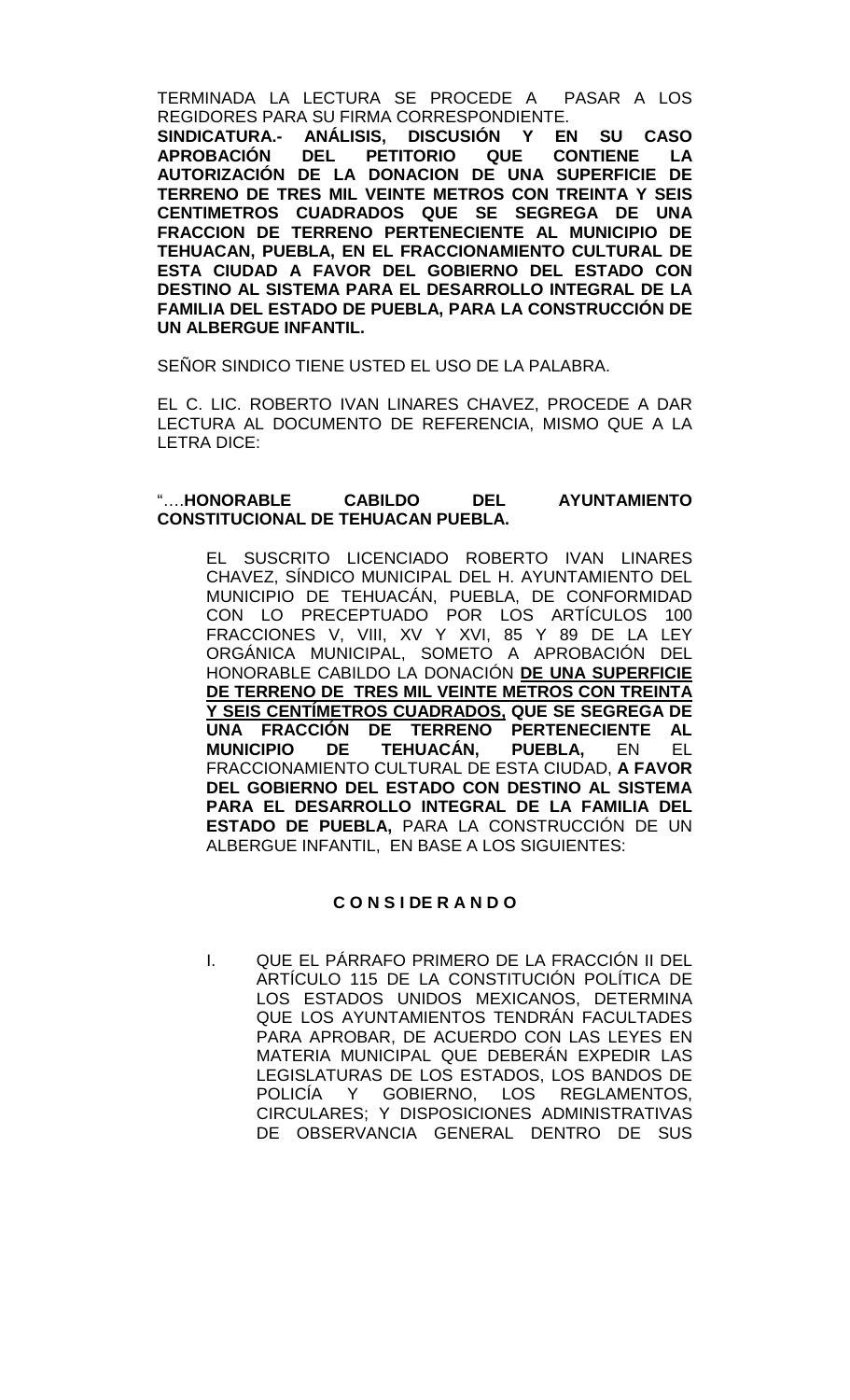RESPECTIVAS JURISDICCIONES, QUE ORGANICEN LA ADMINISTRACIÓN PÚBLICA MUNICIPAL, REGULEN LAS MATERIAS, PROCEDIMIENTOS, FUNCIONES Y SERVICIOS PÚBLICOS DE SU COMPETENCIA Y<br>ASEGUREN LA PARTICIPACIÓN CIUDADANA Y ASEGUREN LA PARTICIPACIÓN CIUDADANA VECINAL; MISMA DISPOSICIÓN QUE ES TRASLADADA A LA FRACCIÓN III DEL ARTÍCULO 105 DE LA CONSTITUCIÓN POLÍTICA DEL ESTADO LIBRE Y SOBERANO DE PUEBLA;

- II. EL ARTÍCULO 57 DE LA CONSTITUCIÓN POLÍTICA DEL ESTADO FRACCIÓN VII.- ESTABLECE QUE EL H. CONGRESO FACULTA AUTORIZAR LA ENAJENACIÓN DE BIENES INMUEBLES PROPIOS DEL ESTADO O DE LOS MUNICIPIOS, A SOLICITUD DE ÉSTOS, ASÍ COMO APROBAR LOS CONTRATOS QUE CELEBREN LOS AYUNTAMIENTOS, CUANDO TENGAN DURACIÓN MAYOR DEL PERÍODO PARA EL CUAL HUBIEREN SIDO ELECTOS;
- III. QUE EL ARTÍCULO 76 PRIMER PÁRRAFO DE LA LEY ORGÁNICA MUNICIPAL DETERMINA QUE EL AYUNTAMIENTO SESIONARÁ VÁLIDAMENTE CON LA ASISTENCIA DE LA MAYORÍA DE SUS MIEMBROS Y DEL SECRETARIO DEL AYUNTAMIENTO O LA PERSONA QUE LEGALMENTE LO SUSTITUYA;
- IV QUE EL ARTÍCULO 77 DE LA MISMA LEY EN CITA DETERMINA QUE LOS ACUERDOS DE LOS AYUNTAMIENTOS SE TOMARÁN POR MAYORÍA DE VOTOS DEL PRESIDENTE MUNICIPAL, REGIDORES Y SÍNDICO, Y EN CASO DE EMPATE, EL PRESIDENTE MUNICIPAL TENDRÁ VOTO DE CALIDAD;
- V QUE EL ARTÍCULO 78 FRACCIONES XVIII Y XIX DE LA LEY ORGÁNICA MUNICIPAL DETERMINA EN SU PARTE CONDUCENTE QUE SON ATRIBUCIONES DE LOS AYUNTAMIENTOS; PROMOVER CUANTO ESTIME CONVENIENTE PARA EL PROGRESO ECONÓMICO, SOCIAL Y CULTURAL DEL MUNICIPIO; ESTABLECER LAS BASES SOBRE LAS CUALES **SE SUSCRIBAN LOS CONVENIOS O ACTOS, QUE COMPROMETAN AL MUNICIPIO POR UN PLAZO MAYOR AL PERÍODO DEL AYUNTAMIENTO**, SIEMPRE Y CUANDO LOS MISMOS SEAN ACORDADOS POR LAS DOS TERCERAS PARTES DE LOS MIEMBROS DEL AYUNTAMIENTO O DEL CONSEJO MUNICIPAL, EN LOS CASOS QUE ESTABLEZCA EL PRESENTE ORDENAMIENTO, PARA OBTENER LA APROBACIÓN A QUE SE REFIERE LA CONSTITUCIÓN POLÍTICA DEL ESTADO LIBRE Y SOBERANO DE PUEBLA;
- VI QUE EL ARTÍCULO 84 Y 89 DE LA LEY ORGÁNICA MUNICIPAL, PRECISA QUE LOS AYUNTAMIENTOS, PARA APROBAR BANDOS DE POLICÍA Y GOBIERNO,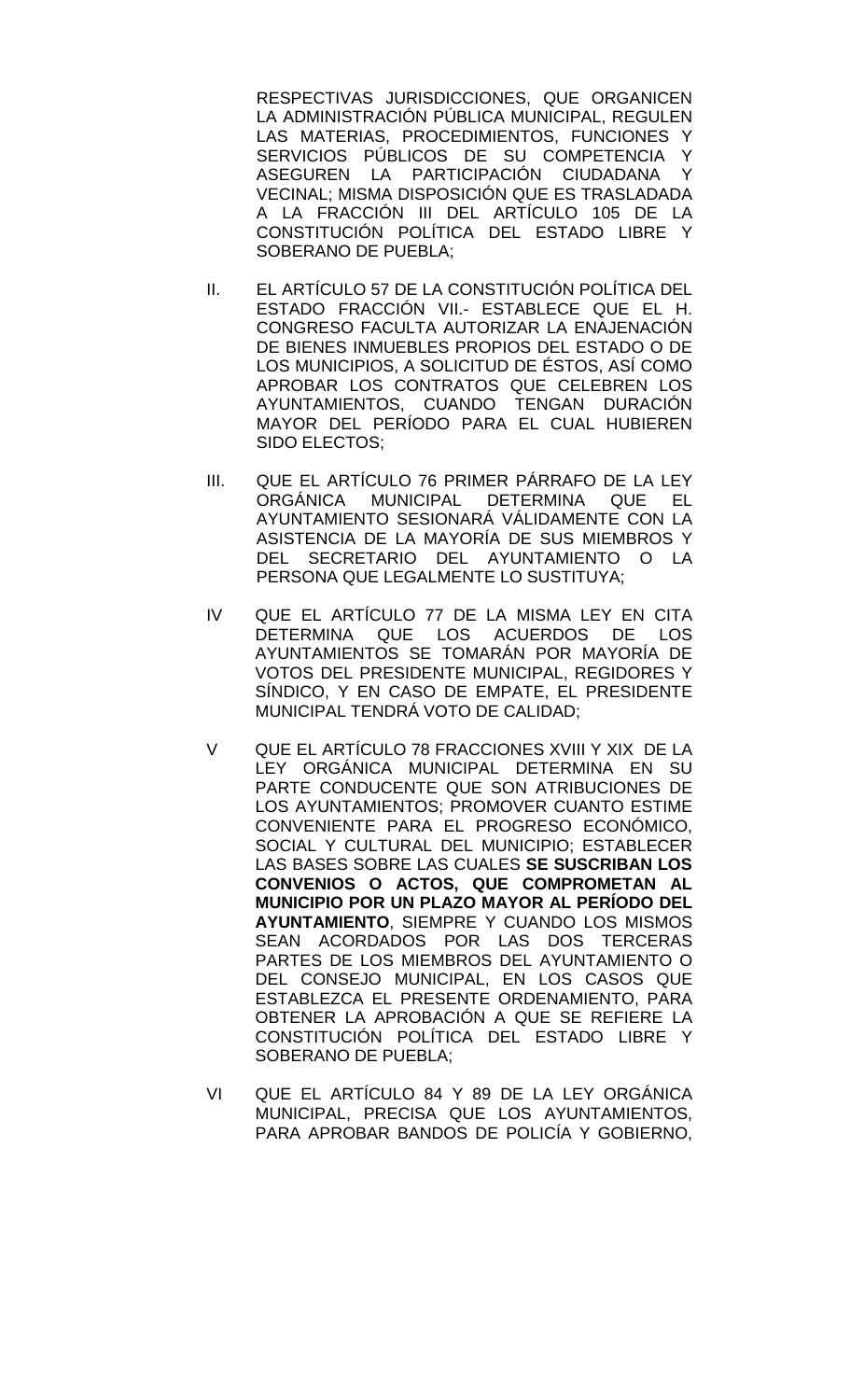REGLAMENTOS Y DISPOSICIONES ADMINISTRATIVAS DE OBSERVANCIA GENERAL, QUE ORGANICEN LA ADMINISTRACIÓN PÚBLICA MUNICIPAL Y DENTRO DE SUS RESPECTIVAS JURISDICCIONES, REGULEN LAS MATERIAS, PROCEDIMIENTOS, FUNCIONES Y SERVICIOS PÚBLICOS DE SU COMPETENCIA, ASEGURANDO LA PARTICIPACIÓN CIUDADANA Y VECINAL; LLEVARÁN A CABO EL PROCESO REGLAMENTARIO, QUE COMPRENDERÁ LAS ETAPAS DE PROPUESTA, ANÁLISIS, DISCUSIÓN, APROBACIÓN Y PUBLICACIÓN; Y, QUE LAS MISMAS DISPOSICIONES SERÁN OBSERVADAS PARA EL CASO DE QUE SEA NECESARIO HACER UNA REFORMA O ADICIÓN A **ORDENAMIENTOS** APROBADOS POR EL AYUNTAMIENTO RESPECTIVO;

- VII QUE EL ARTÍCULO 91 EN SUS FRACCIONES III Y XLVI DE LA MISMA LEY INVOCADA EN EL CONSIDERANDO INMEDIATO ANTERIOR, PRECEPTÚA QUE EL CIUDADANO PRESIDENTE MUNICIPAL CONSTITUCIONAL TIENE DENTRO DE SUS FACULTADES Y OBLIGACIONES LAS DE REPRESENTAR AL AYUNTAMIENTO Y EJECUTAR SUS RESOLUCIONES; SALVO QUE SE DESIGNE UNA COMISIÓN ESPECIAL, O SE TRATE DE PROCEDIMIENTOS JUDICIALES, EN LOS QUE LA REPRESENTACIÓN CORRESPONDE AL SÍNDICO MUNICIPAL; SUSCRIBIR, PREVIO ACUERDO DEL AYUNTAMIENTO, LOS CONVENIOS Y ACTOS QUE SEAN DE INTERÉS PARA EL MUNICIPIO, SIN PERJUICIO DE LO QUE ESTA LEY;
- VIII QUE EL ARTÍCULO 100 FRACCIÓN V DE LA LEY ORGÁNICA MUNICIPAL DETERMINA QUE SON DEBERES Y ATRIBUCIONES DEL SÍNDICO; PROMOVER ANTE LAS AUTORIDADES MUNICIPALES, CUANTO ESTIMAREN PROPIO Y CONDUCENTE EN BENEFICIO DE LA COLECTIVIDAD;
- IX QUE EL ARTÍCULO 152 FRACCIÓN II DE LA LEY MUNICIPAL, PRECISA QUE LOS INMUEBLES DESTINADOS POR EL MUNICIPIO A UN SERVICIO PÚBLICO Y LOS EQUIPARADOS A ESTOS CON FORME A LA LEY, SON BIENES DE DOMINIO PÚBLICO MUNICIPAL.
- X QUE EL ARTÍCULO 158 FRACCIÓN II DE LA LEY ORGÁNICA MUNICIPAL PRECISA QUE SON BIENES DEL DOMINIO PRIVADO MUNICIPAL; LOS INMUEBLES<br>O MUEBLES QUE FORMEN PARTE DE SU MUEBLES QUE FORMEN PARTE DE SU PATRIMONIO NO DESTINADOS AL USO COLECTIVO, O A LA PRESTACIÓN DE UN SERVICIO PÚBLICO;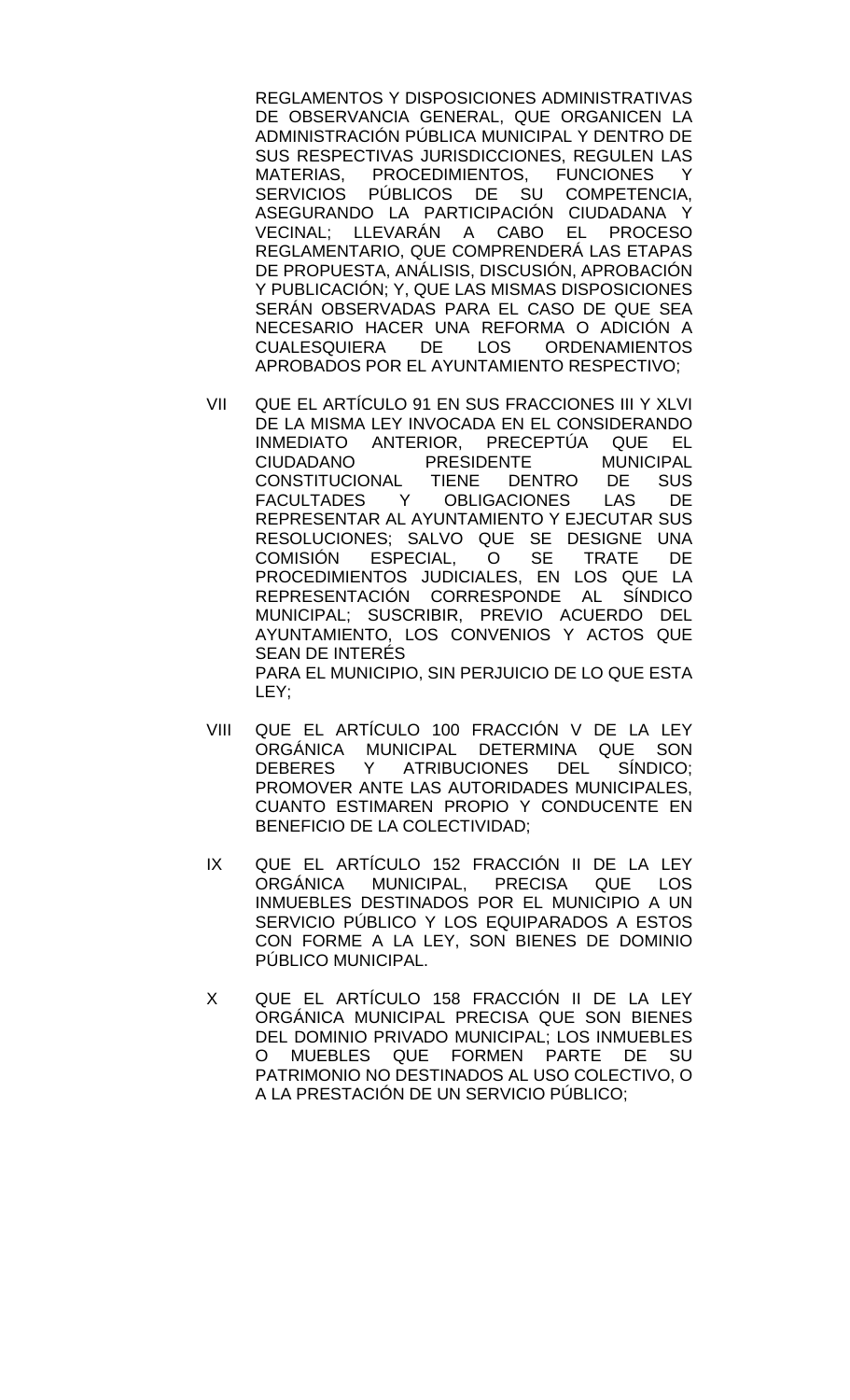- XI QUE EL ARTÍCULO 159 FRACCIÓN I Y FRACCIÓN IV DE LA LEY ORGÁNICA MUNICIPAL MENCIONA QUE LOS AYUNTAMIENTOS PODRÁN POR ACUERDO DE LAS DOS TERCERAS PARTES DE SUS MIEMBROS,<br>DICTAR RESOLUCIONES QUE AFECTEN EL RESOLUCIONES QUE AFECTEN EL PATRIMONIO INMOBILIARIO DEL MUNICIPIO, PARA MEJORAR LA PRESTACIÓN DE LAS FUNCIONES Y SERVICIOS PÚBLICOS QUE TIENE ENCOMENDADOS EL MUNICIPIO, PARA PROMOVER EL PROGRESO Y BIENESTAR DE LOS HABITANTES MEDIANTE EL FENÓMENO A LA EDUCACIÓN, EMPLEO Y PRODUCTIVIDAD.
- XII POR LO QUE EN ESTE ACTO Y EN TÉRMINOS DEL NUMERAL 159 FRACCIONES I Y II DE LA LEY ORGÁNICA MUNICIPAL; SOLICITO SE DESINCORPORE EL BIEN DE DOMINIO PÚBLICO MUNICIPAL IDENTIFICADO CON LA ESCRITURA NÚMERO CUATRO MIL TRESCIENTOS DOCE, VOLUMEN NOVENTA Y DOS, DE FECHA CATORCE DE DICIEMBRE DE MIL NOVECIENTOS NOVENTA Y CUATRO, OTORGADA ANTE LA FE DEL LICENCIADO RAMIRO RODRÍGUEZ MACLUB, TITULAR DE LA NOTARIA PÚBLICA NÚMERO DOS DEL DISTRITO JUDICIAL DE TEHUACÁN, PUEBLA.
- XIII QUE EL ARTÍCULO 160 FRACCIONES I, II, V, PENÚLTIMO PÁRRAFO Y ÚLTIMO PÁRRAFO DE LA LEY ORGÁNICA MUNICIPAL DETERMINA QUE LOS BIENES DEL DOMINIO PRIVADO DEL MUNICIPIO PODRÁN ENAJENARSE, DARSE EN ARRENDAMIENTO, GRAVARSE, Y EN GENERAL SER OBJETO DE CUALQUIER ACTO JURÍDICO EN LOS TÉRMINOS DE ESTA LEY, SIEMPRE Y CUANDO; LO APRUEBE LAS DOS TERCERAS PARTES DEL AYUNTAMIENTO; EL SÍNDICO EMITA SU OPINIÓN ANTE EL CABILDO; QUE NO SE CONTRAVENGA LA LEGISLACIÓN APLICABLE EN MATERIA DE DESARROLLO URBANO; LA RESOLUCIÓN DEBERÁ ENVIARSE AL EJECUTIVO DEL ESTADO Y AL CONGRESO DEL ESTADO, PARA LOS EFECTOS LEGALES A QUE HAYA LUGAR; Y, EN LOS CASOS A QUE SE REFIERE ESTA DISPOSICIÓN, EL CONTRATO O CONVENIO RESPECTIVO QUEDARÁ BAJO LA CUSTODIA DEL SECRETARIO DEL AYUNTAMIENTO.
- XIV QUE EL ARTÍCULO 161 DE LA MISMA LEY INVOCADA, DETERMINA QUE, LA TRANSMISIÓN GRATUITA DE LA PROPIEDAD, DEL USUFRUCTO O DE LA POSESIÓN DE LOS BIENES PROPIEDAD DE LOS MUNICIPIOS SE PODRÁ OTORGAR SIEMPRE QUE MEDIE ACUERDO DEL AYUNTAMIENTO, EL QUE BAJO SU RESPONSABILIDAD, CUIDARÁ QUE LA FINALIDAD SEA DE NOTORIO BENEFICIO SOCIAL; Y QUE SI NO SE CUMPLE CON LA FINALIDAD EN EL PLAZO QUE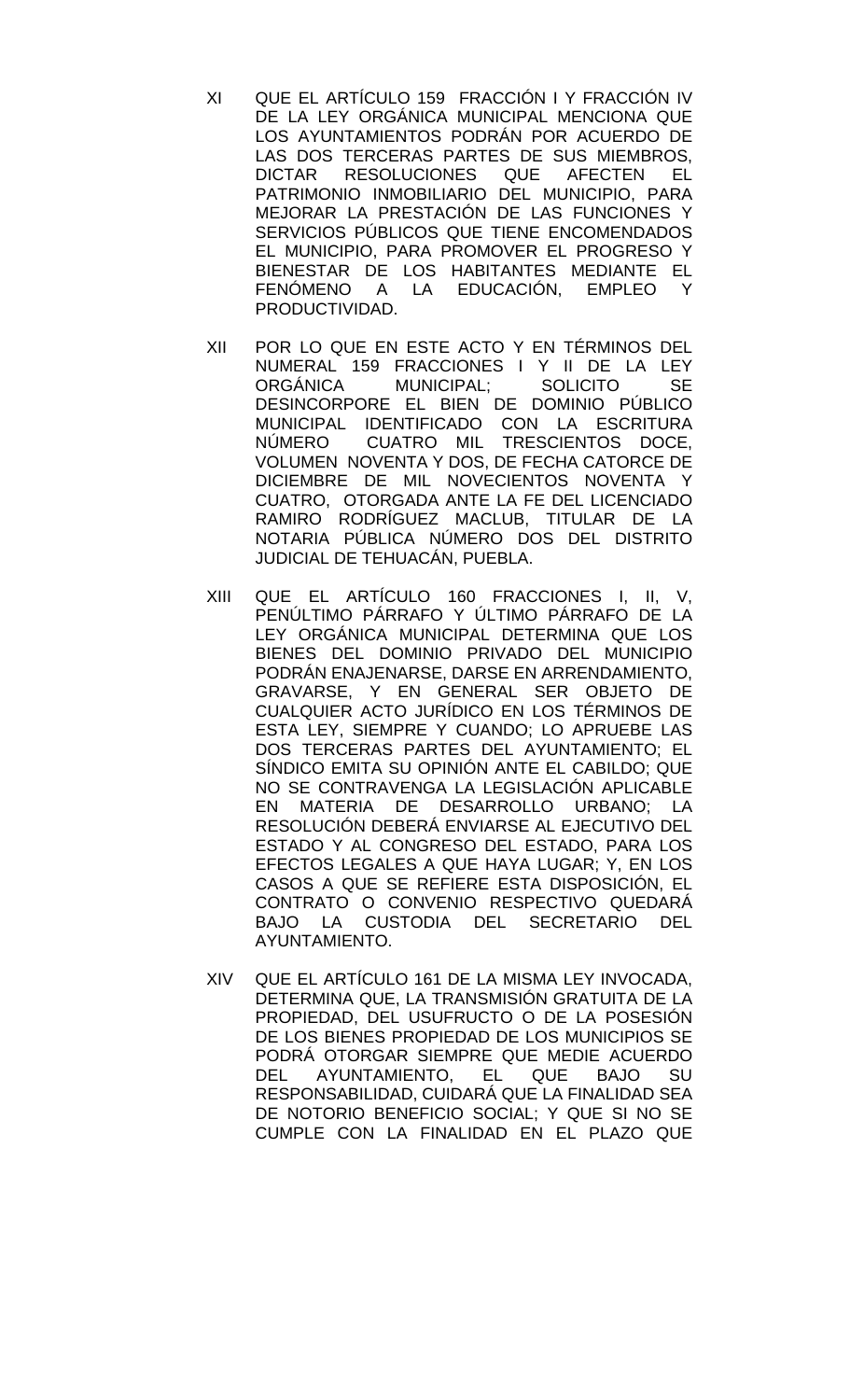SEÑALE, LA AUTORIDAD COMPETENTE, O SE DESTINA EL BIEN A UN FIN DISTINTO AL SEÑALADO EN LA AUTORIZACIÓN, SE ENTENDERÁ REVOCADO EL ACTO GRATUITO DE QUE SE TRATE Y OPERARÁ SIN NECESIDAD DE DECLARACIÓN JUDICIAL LA REVERSIÓN DE LOS DERECHOS EN FAVOR DEL MUNICIPIO; Y, ASIMISMO, SI SE TRATA DE ALGUNA INSTITUCIÓN DE BENEFICENCIA O ASOCIACIÓN SIMILAR, EN CASO DE DISOLUCIÓN O LIQUIDACIÓN DE LA MISMA, LOS BIENES REVERTIRÁN AL DOMINIO DEL MUNICIPIO.

- XV EL SUSCRITO SINDICO MUNICIPAL DEL HONORABLE AYUNTAMIENTO DE TEHUACÁN PUEBLA, EN TÉRMINOS DEL NUMERAL 100 FRACCIÓN V Y 160 FRACCIÓN III DE LA LEY ORGÁNICA MUNICIPAL, EMITE SU OPINIÓN EN EL SENTIDO DE QUE NO EXISTE NINGÚN INCONVENIENTE EN QUE SE LLEVE A CABO LA PRESENTE DONACIÓN AL GOBIERNO DEL ESTADO CON DESTINO AL SISTEMA PARA EL DESARROLLO INTEGRAL DE LA FAMILIA DEL ESTADO DE PUEBLA, PARA LA CONSTRUCCIÓN DE UN ALBERGUE INFANTIL.
- XVI POR LO QUE EN ATENCIÓN AL OFICIO NUMERO D.G. 5183/2012, SIGNADO POR EL DIRECTOR GENERAL DEL DIF ESTATAL MTRO. CARLOS ALBERTO JULIAN Y RUIZ, MEDIANTE EL CUAL SOLICITAN EN DONACIÓN UNA FRACCIÓN DE TERRENO DEL FRACCIONAMIENTO CULTURAL CON UNA SUPERFICIE DE TRES MIL METROS CUADRADOS PARA LA CONSTRUCCIÓN DE UN ALBERGUE INFANTIL Y TODA VEZ QUE UNA DE LAS NECESIDADES PRIMORDIALES ES CUMPLIR CON LOS OBJETIVOS DE BRINDAR BENEFICIOS SOCIALES A LOS SECTORES MÁS DESPROTEGIDOS EN ESTE CASO LOS NIÑOS DE LA REGIÓN DE TEHUACÁN Y EN CONJUNTO CON EL GOBIERNO DEL ESTADO, SE TRATA DE SALVAGUARDAR ESTOS DERECHOS SOCIALES A FAVOR DE LOS NIÑOS NECESARIO DESTINAR ÁREAS DE EQUIPAMIENTO PARA EJECUTAR UN PROYECTO PARA LA CONSTRUCCIÓN DE UN ALBERGUE INFANTIL PARA EL BENEFICIO DE LA POBLACIÓN DE ESTA CIUDAD Y ÁREAS CIRCUNVECINAS.
- XVII POR LO QUE SE DESTINA Y SEGREGA UNA FRACCIÓN DE TERRENO UBICADO EN EL FRACCIONAMIENTO CULTUAL DE ESTA CIUDAD DE TEHUACÁN, PUEBLA, PARA DONARLO AL GOBIERNO DEL ESTADO CON DESTINO AL SISTEMA PARA EL DESARROLLO INTEGRAL DE LA FAMILIA DEL ESTADO DE PUEBLA, PARA LA CONSTRUCCIÓN DE UN ALBERGUE INFANTIL **Y EL CUAL** CONSTA DE **UNA SUPERFICIE DE TRES MIL VEINTE METROS CON TREINTA Y SEIS CENTÍMETROS CUADRADOS,** MISMA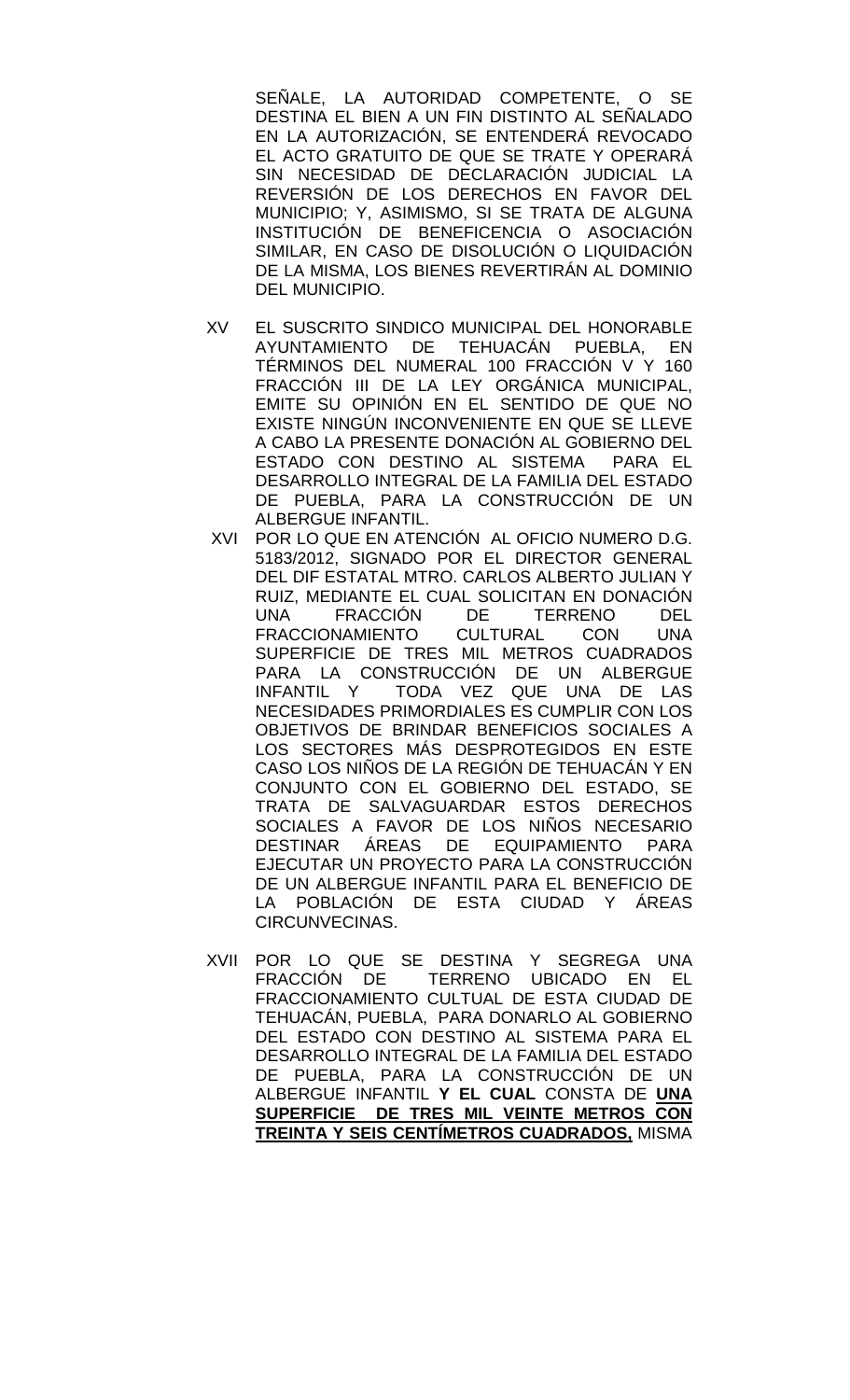QUE SE AMPARA DENTRO DE LA ESCRITURA NÚMERO CUATRO MIL TRESCIENTOS DOCE, VOLUMEN NOVENTA Y DOS, DE FECHA CATORCE DE DICIEMBRE DE MIL NOVECIENTOS NOVENTA Y CUATRO, OTORGADA ANTE LA FE DEL LICENCIADO RAMIRO RODRÍGUEZ MACLUB, TITULAR DE LA NOTARIA PÚBLICA NÚMERO DOS DEL DISTRITO JUDICIAL DE TEHUACÁN, PUEBLA., TITULO INSCRITO EN EL REGISTRO PÚBLICO DE LA PROPIEDAD DE ESTE DISTRITO JUDICIAL, BAJO LA PARTIDA NUMERO 587, A FOJAS 125 DEL LIBRO PRIMERO, TOMO CIENTO CINCUENTA Y UNO, AGREGADA A FOJAS 5940 A LA 595 DE FECHA VEINTIDÓS DE MAYO DEL AÑO DE MIL NOVECIENTOS NOVENTA Y CINCO, **DICHO TERRENO CONSTA EN SU TOTALIDAD CON UNA SUPERFICIE DE SIETE MIL SETECIENTOS VEINTICUATRO METROS CON CUARENTA Y CINCO CENTÍMETROS** CON LAS SIGUIENTES MEDIDAS Y COLINDANCIAS:

**AL NORTE:** EL VÉRTICE NÚMERO CINCO DE LA POLIGONAL GENERAL DEL FRACCIONAMIENTO.

**AL ORIENTE:** CIENTO OCHENTA Y NUEVE METROS OCHENTA Y CINCO CENTÍMETROS, CON LA AVENIDA CULTURAL.

**AL SUR:** OCHENTA Y CUATRO METROS TREINTA CENTÍMETROS CON LA PRIVADA J. CARBALLIDO MORA.

**AL PONIENTE:** CIENTO OCHENTA Y SEIS METROS CENTÍMETROS, CON<br>TAL Y COMO LAS PROPIEDAD PARTICULAR., DESCRIBE LA ESCRITURA ANEXA AL PRESENTE PETITORIO.

**MISMO QUE TIENE UNA RESTRICCIÓN POR VIALIDAD DE CINCUENTA Y OCHO METROS DIECIOCHO CENTÍMETROS CUADRADOS, DANDO UNA TOTALIDAD DE SIETE MIL SEISCIENTOS SESENTA Y SEIS METROS CON VEINTISIETE CENTÍMETROS CUADRADOS**, TAL Y COMO LO EMITE LA DIRECCIÓN DE DESARROLLO URBANO, CON LAS SIGUIENTES MEDIDAS Y COLINDANCIAS:

**AL NORESTE:** 189.65 METROS COLINDA CON AVENIDA CULTURAL.

**AL SURESTE:** 84.09 METROS COLINDA CON CALLE CARBALLEDO.

**AL SUROESTE:** 185.22 METROS COLINDA CON PROPIEDAD PRIVADA

**POR LO QUE SE DESIGNA UNA FRACCIÓN DE TERRENO DE TRES MIL VEINTE METROS, CON**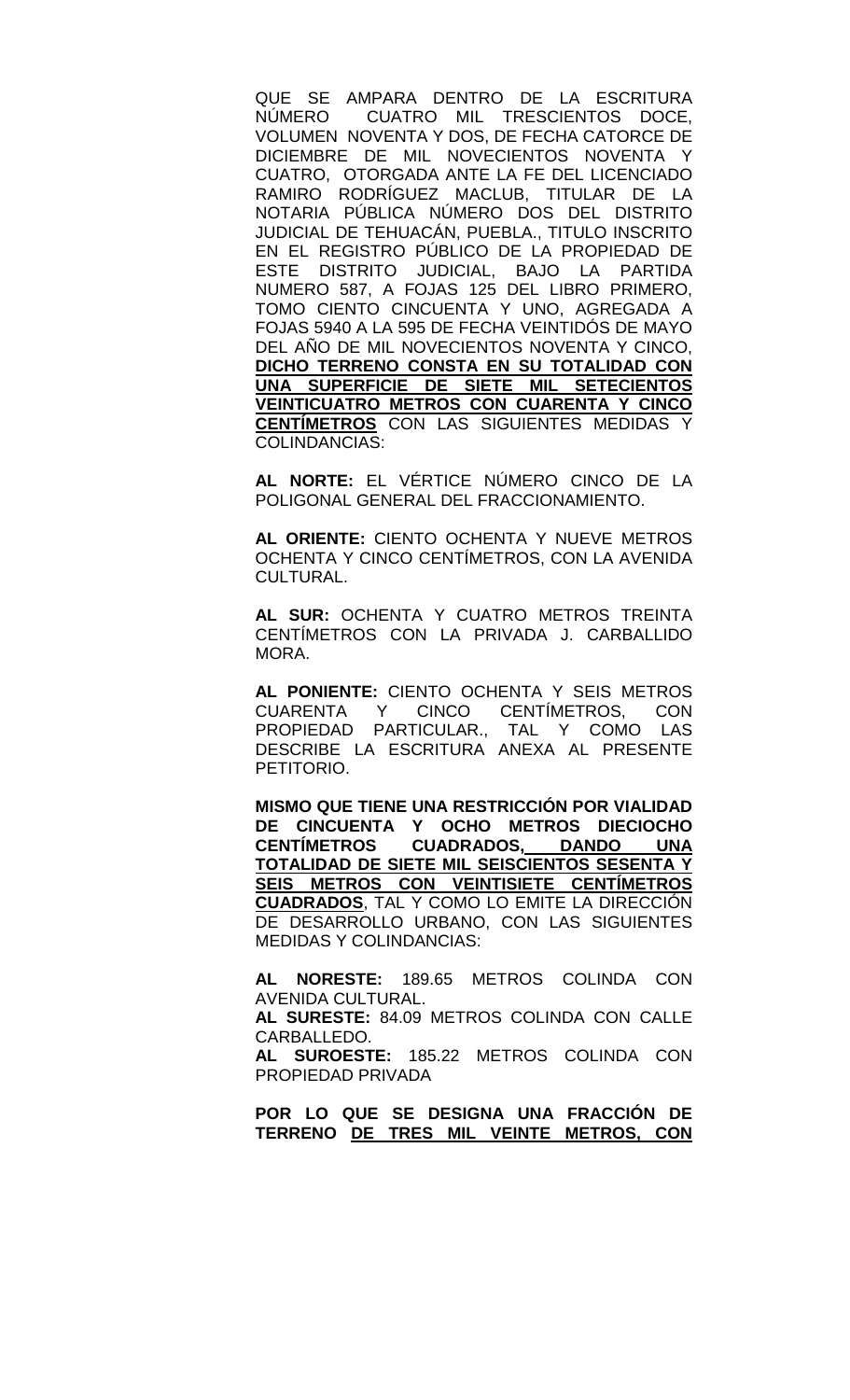**TREINTA Y SEIS CENTÍMETROS CUADRADOS PARA LA CONSTRUCCIÓN DE UN ALBERGUE INFANTIL DEL PREDIO UBICADO EN EL FRACCIONAMIENTO CULTURAL CON LAS SIGUIENTES MEDIDAS Y COLINDANCIAS:**

**AL NORESTE:** 118.97 METROS COLINDA CON AVENIDA CULTURAL.

**AL SURESTE:** 52.74 METROS COLINDA AREA SEGREGADA PARA CAPILLA.

**AL SUROESTE:** 116.37 METROS COLINDA CON PROPIEDAD PRIVADA., TAL Y COMO LO DESCRIBE EL ALINEAMIENTO EMITIDO POR LA DIRECCIÓN DE DESARROLLO URBANO MUNICIPAL DE TEHUACÁN, PUEBLA.

POR LO QUE ESTE HONORABLE AYUNTAMIENTO DE TEHUACÁN, PUEBLA **SE RESERVA EL ÁREA DE MIL SEXALL TRES METROS CON OCHO**<br>DONDE SE ENCUENTRA **CENTÍMETROS CONSTRUIDO UN JARDÍN DE NIÑOS A CARGO DEL SISTEMA DE DESARROLLO INTEGRAL DE LA FAMILIA DEL MUNICIPIO DE TEHUACÁN, PUEBLA, CON LAS SIGUIENTES MEDIDAS Y COLINDANCIAS:**

**AL NORESTE:** 21.87 METROS COLINDA CON AVENIDA CULTURAL.

**AL SURESTE:** 84.30 METROS COLINDA CON CALLE CARBALLEDO

**AL SUROESTE:** 22.10 METROS COLINDA CON PROPIEDAD PRIVADA.

**AL NOROESTE:** 74.47 METROS COLINDA CON AREA RESTANTE.

ASÍ MISMO SE RESERVA OTRA FRACCIÓN DE TERRENO EL AYUNTAMIENTO DE TEHUACÁN, PUEBLA, CONSISTENTE EN TRES MIL UN METROS CON UN CENTÍMETRO CUADRADO, QUE SERÁN DESTINADO PARA SERVICIOS PÚBLICOS PROVISIONALMENTE SE ENCUENTRA UNA CAPILLA, CON LAS SIGUIENTES MEDIDAS Y COLINDANCIAS:

**AL NORESTE:** 49.01 METROS COLINDA CON AVENIDA CULTURAL.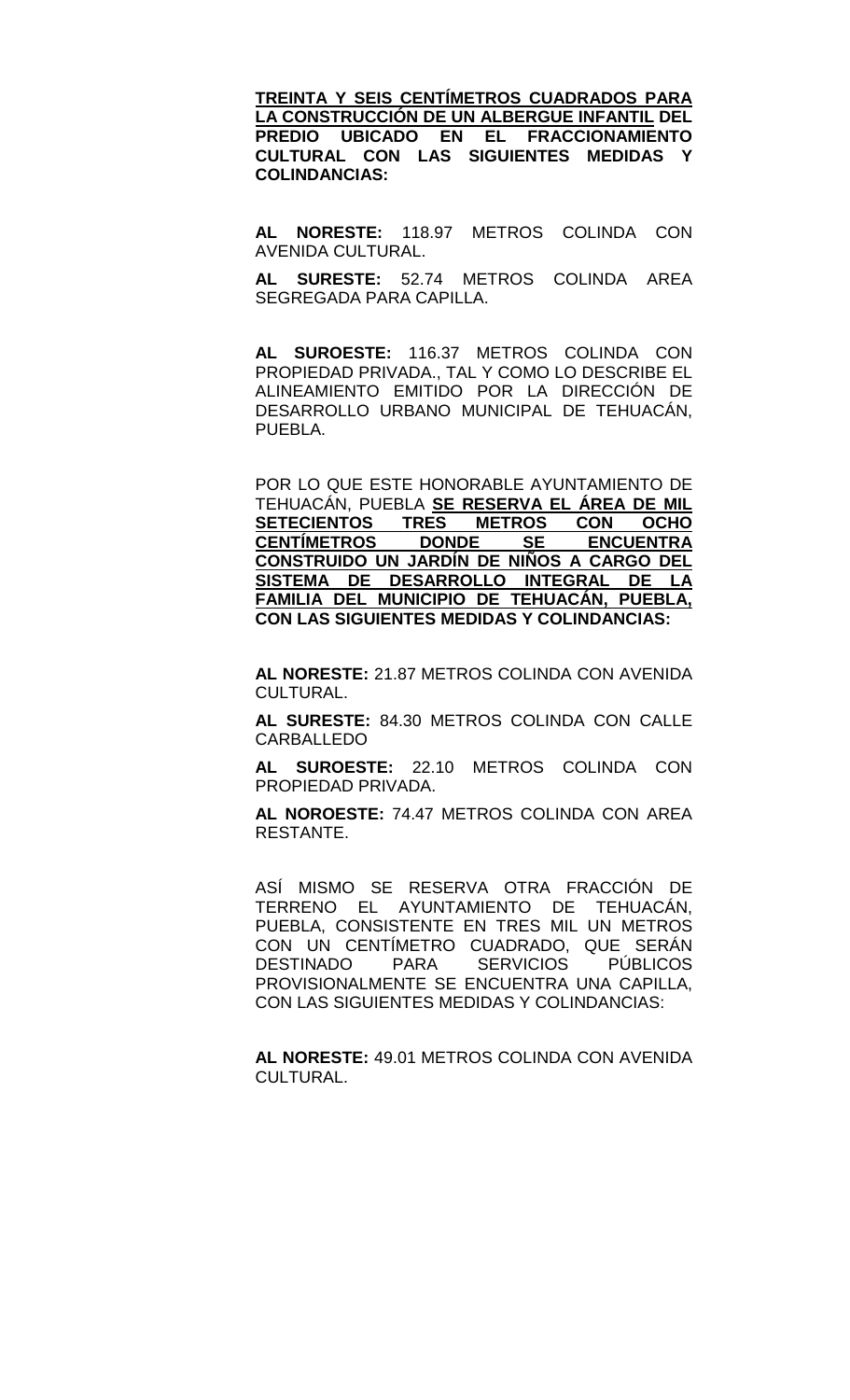**AL SURESTE:** 74.47 METROS COLINDA CON SEGREGACION PARA JARDIN DE NIÑOS DIF.

**AL SUROESTE:** 47.94 METROS COLINDA CON PROPIEDAD PRIVADA.

**AL NOROESTE:** 52.74 METROS COLINDA CON AREA RESTANTE.

EN BASE A LO ANTERIOR SOMETO A CONSIDERACIÓN DE ESTE HONORABLE CUERPO COLEGIADO EL SIGUIENTE:

### **P E T I T O R I O**

**PRIMERO.-** SE AUTORICE LA DESINCORPORACIÓN DEL BIEN DE DOMINIO PÚBLICO MUNICIPAL IDENTIFICADO CON LA ESCRITURA MISMA QUE SE AMPARA DENTRO DE LA ESCRITURA NÚMERO CUATRO MIL TRESCIENTOS DOCE, VOLUMEN NOVENTA Y DOS, DE FECHA CATORCE DE DICIEMBRE DE MIL NOVECIENTOS NOVENTA Y CUATRO, OTORGADA ANTE LA FE DEL LICENCIADO RAMIRO RODRÍGUEZ MACLUB, TITULAR DE LA NOTARIA PÚBLICA NÚMERO DOS DEL DISTRITO JUDICIAL DE TEHUACÁN, PUEBLA., TITULO INSCRITO EN EL REGISTRO PÚBLICO DE LA PROPIEDAD DE ESTE DISTRITO JUDICIAL, BAJO LA PARTIDA NUMERO 587, A FOJAS 125 DEL LIBRO PRIMERO, TOMO CIENTO CINCUENTA Y UNO, AGREGADA A FOJAS 5940 A LA 595 DE FECHA VEINTIDÓS DE MAYO DEL AÑO DE MIL NOVECIENTOS NOVENTA Y CINCO.

**SEGUNDO.-** AUTORICE AL HONORABLE AYUNTAMIENTO DEL MUNICIPIO DE TEHUACÁN, PUEBLA, A TRAVÉS DEL CIUDADANO PRESIDENTE MUNICIPAL, SÍNDICO MUNICIPAL Y SECRETARIO GENERAL, **LA DONACIÓN EN FORMA PURA Y A TÍTULO GRATUITO A FAVOR DEL GOBIERNO DEL ESTADO, CON DESTINO AL SISTEMA PARA EL DESARROLLO INTEGRAL DE LA FAMILIA DEL ESTADO DE PUEBLA, CON UNA SUPERFICIE DE TERRENO DE TRES MIL VEINTE METROS CON TREINTA Y SEIS CENTÍMETROS CUADRADOS,** MISMA QUE SE AMPARA DENTRO DE LA ESCRITURA NÚMERO CUATRO MIL TRESCIENTOS DOCE, VOLUMEN NOVENTA Y DOS, DE FECHA CATORCE DE DICIEMBRE DE MIL NOVECIENTOS NOVENTA Y CUATRO, OTORGADA ANTE LA FE DEL LICENCIADO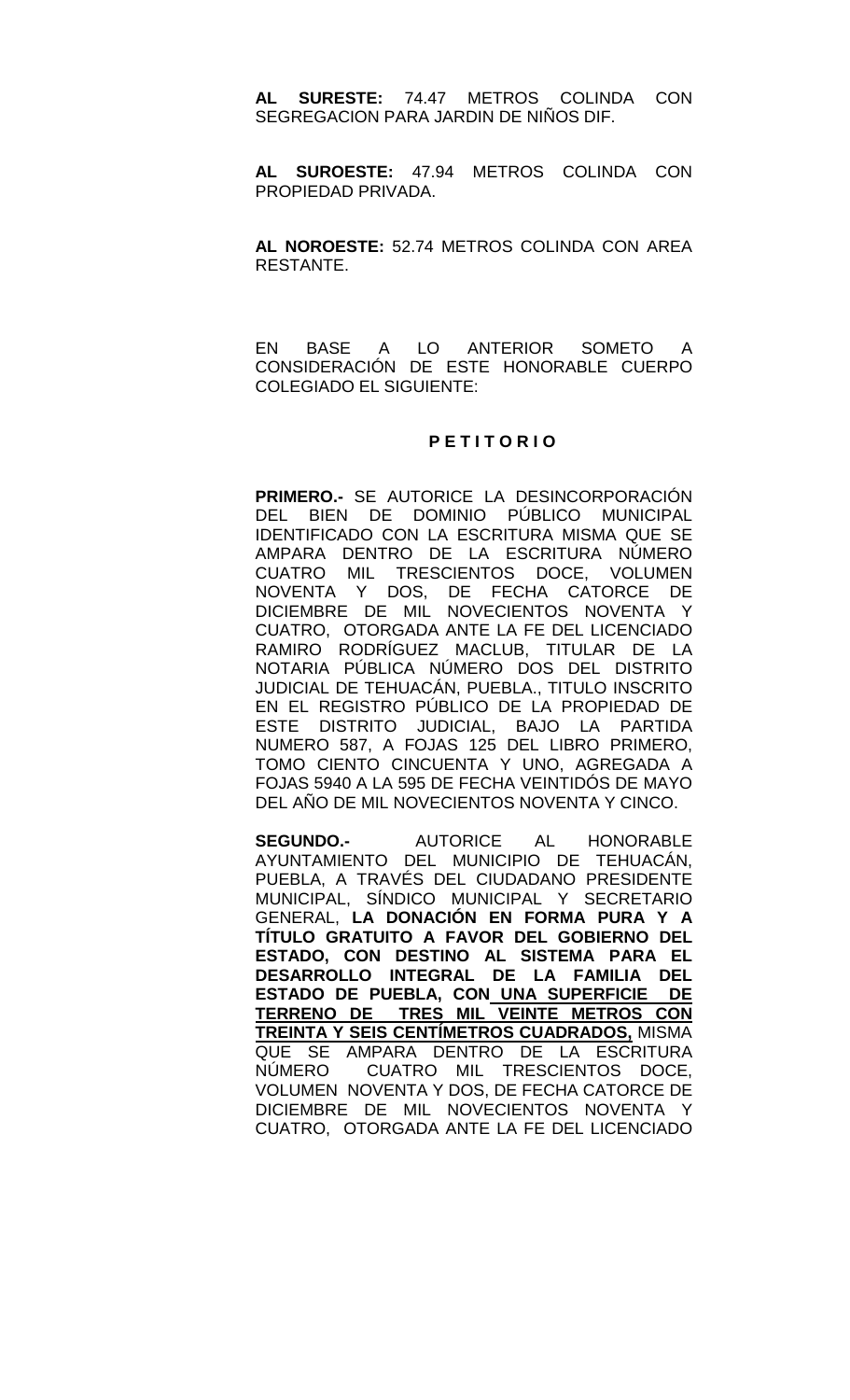RAMIRO RODRÍGUEZ MACLUB, TITULAR DE LA NOTARIA PÚBLICA NÚMERO DOS DEL DISTRITO JUDICIAL DE TEHUACÁN, PUEBLA., TITULO INSCRITO EN EL REGISTRO PÚBLICO DE LA PROPIEDAD DE ESTE DISTRITO JUDICIAL, BAJO LA PARTIDA NUMERO 587, A FOJAS 125 DEL LIBRO PRIMERO, TOMO CIENTO CINCUENTA Y UNO, AGREGADA A FOJAS 5940 A LA 595 DE FECHA VEINTIDÓS DE MAYO DEL AÑO DE MIL NOVECIENTOS NOVENTA Y CINCO, **CON LAS SIGUIENTES MEDIDAS Y COLINDANCIAS:**

**AL NORESTE:** 118.97 METROS COLINDA CON AVENIDA CULTURAL.

**AL SURESTE:** 52.74 METROS COLINDA AREA SEGREGADA PARA CAPILLA.

**AL SUROESTE:** 116.37 METROS COLINDA CON PROPIEDAD PRIVADA., TAL Y COMO LO DESCRIBE EL ALINEAMIENTO EMITIDO POR LA DIRECCIÓN DE DESARROLLO URBANO MUNICIPAL DE TEHUACÁN, PUEBLA.

RESERVÁNDOSE EL AYUNTAMIENTO LAS SIGUIENTES FRACCIONES DE TERRENO:

**EL ÁREA DE MIL SETECIENTOS TRES METROS CON OCHO CENTÍMETROS DONDE SE ENCUENTRA CONSTRUIDO UN JARDÍN DE NIÑOS A CARGO DEL SISTEMA DE DESARROLLO INTEGRAL DE LA FAMILIA DEL MUNICIPIO DE TEHUACÁN, PUEBLA, CON LAS SIGUIENTES MEDIDAS Y COLINDANCIAS:**

**AL NORESTE:** 21.87 METROS COLINDA CON AVENIDA CULTURAL.

**AL SURESTE:** 84.30 METROS COLINDA CON CALLE CARBALLEDO

**AL SUROESTE:** 22.10 METROS COLINDA CON PROPIEDAD PRIVADA.

**AL NOROESTE:** 74.47 METROS COLINDA CON AREA RESTANTE.

Y LA FRACCIÓN DE TERRENO QUE TAMBIÉN SE RESERVA EL AYUNTAMIENTO DE TEHUACÁN, PUEBLA, CONSISTENTE **EN TRES MIL UN METROS CON UN CENTÍMETRO CUADRADO, QUE SERÁ PARA SERVICIOS PÚBLICOS PROVISIONALMENTE SE ENCUENTRA UNA CAPILLA,** CON LAS SIGUIENTES MEDIDAS Y COLINDANCIAS: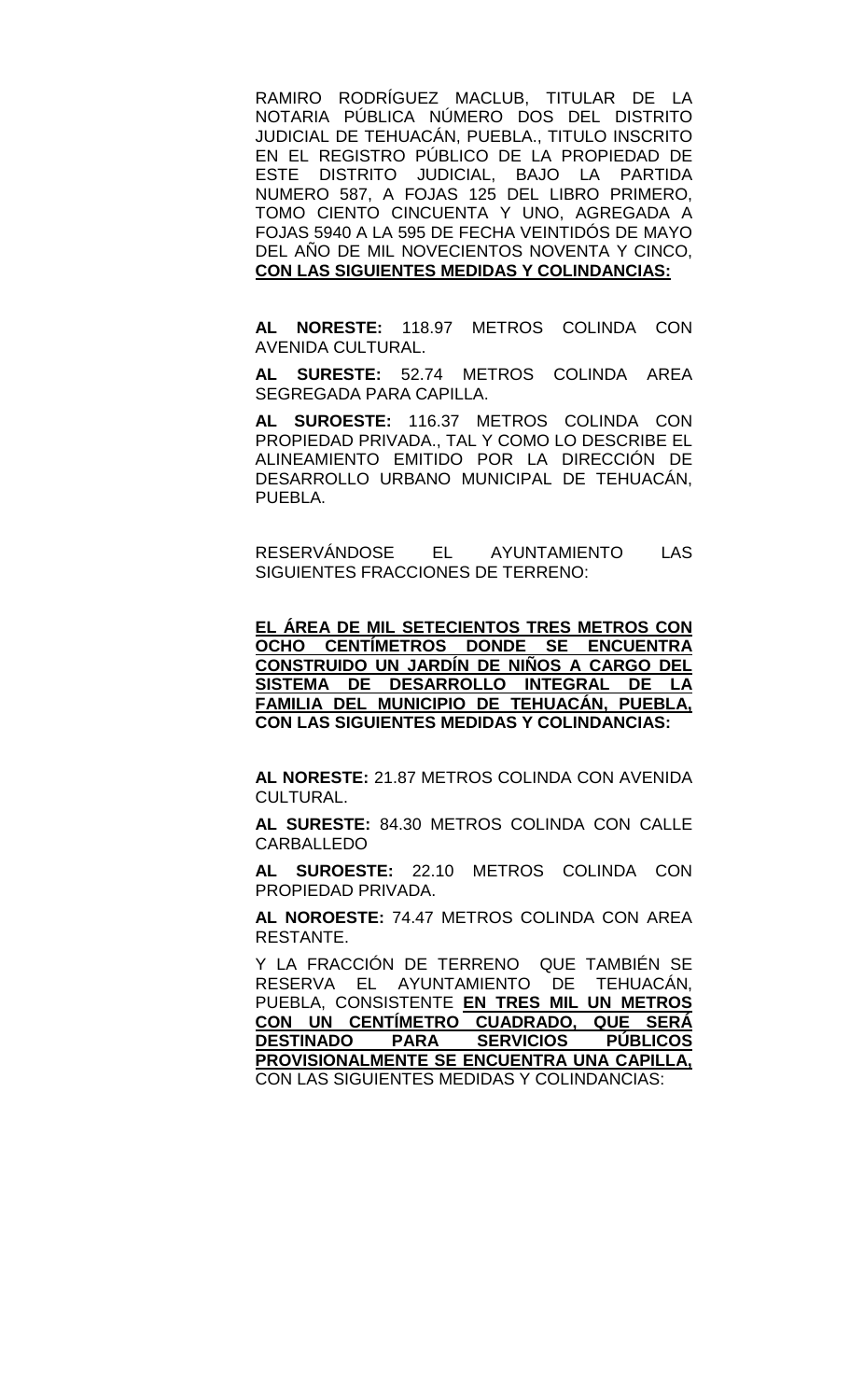**AL NORESTE:** 49.01 METROS COLINDA CON AVENIDA CULTURAL.

**AL SURESTE:** 74.47 METROS COLINDA CON SEGREGACION PARA JARDIN DE NIÑOS DIF.

**AL SUROESTE:** 47.94 METROS COLINDA CON PROPIEDAD PRIVADA.

**AL NOROESTE:** 52.74 METROS COLINDA CON AREA RESTANTE.

**TERCERO.** EL SUSCRITO SINDICO MUNICIPAL DEL HONORABLE AYUNTAMIENTO DE PUEBLA, EN TÉRMINOS DEL NUMERAL 100 FRACCIÓN V Y 160 FRACCIÓN III DE LA LEY ORGÁNICA MUNICIPAL, EMITE SU OPINIÓN EN EL<br>SENTIDO DE QUE NO EXISTE NINGÚN SENTIDO DE QUE NO INCONVENIENTE EN QUE SE LLEVE A CABO LA PRESENTE DONACIÓN AL GOBIERNO DEL ESTADO DE PUEBLA, CON DESTINO AL SISTEMA PARA EL DESARROLLO INTEGRAL DE LA FAMILIA DEL ESTADO DE PUEBLA, PARA LA CONSTRUCCIÓN DE UN ALBERGUE INFANTIL.

**CUARTO.-** SE INSTRUYA AL SECRETARIO GENERAL DEL AYUNTAMIENTO, PARA QUE EN EL ÁMBITO DE SUS FACULTADES, ENVÍE AL EJECUTIVO DEL ESTADO, LOS ACUERDOS QUE SE TOMEN DEL PRESENTE PETITORIO, PARA QUE EN LO CONDUCENTE SE PUBLIQUE EN EL PERIÓDICO OFICIAL DEL ESTADO.-ATENTAMENTE.- **TEHUACÁN, PUEBLA, A LOS CATORCE DÍAS DEL MES DE ENERO DEL AÑO DOS MIL TRECE.- LIC. ROBERTO IVAN LINARES CHAVEZ.-** SINDICO MUNICIPAL DE TEHUACAN PUEBLA.- FIRMA ILEGIBLE…"

SEÑOR PRESIDENTE MUNICIPAL, REGIDORES Y SINDICO MUNICIPAL, EN VOTACIÓN SE LES CONSULTA SI SE APRUEBA LA PROPUESTA PRESENTADA EN CUESTIÓN, LOS QUE ESTÉN POR LA AFIRMATIVA SÍRVANSE MANIFESTARLO LEVANTANDO LA MANO.

HABIÉNDOSE ANALIZADO AMPLIAMENTE EL CONTENIDO DEL DICTAMEN DE REFERENCIA, POR MAYORÍA CON 12 VOTOS A FAVOR, POR PARTE DE LOS INTEGRANTES DEL HONORABLE CABILDO, SE DETERMINA EL SIGUIENTE:

# **A C U E R D O**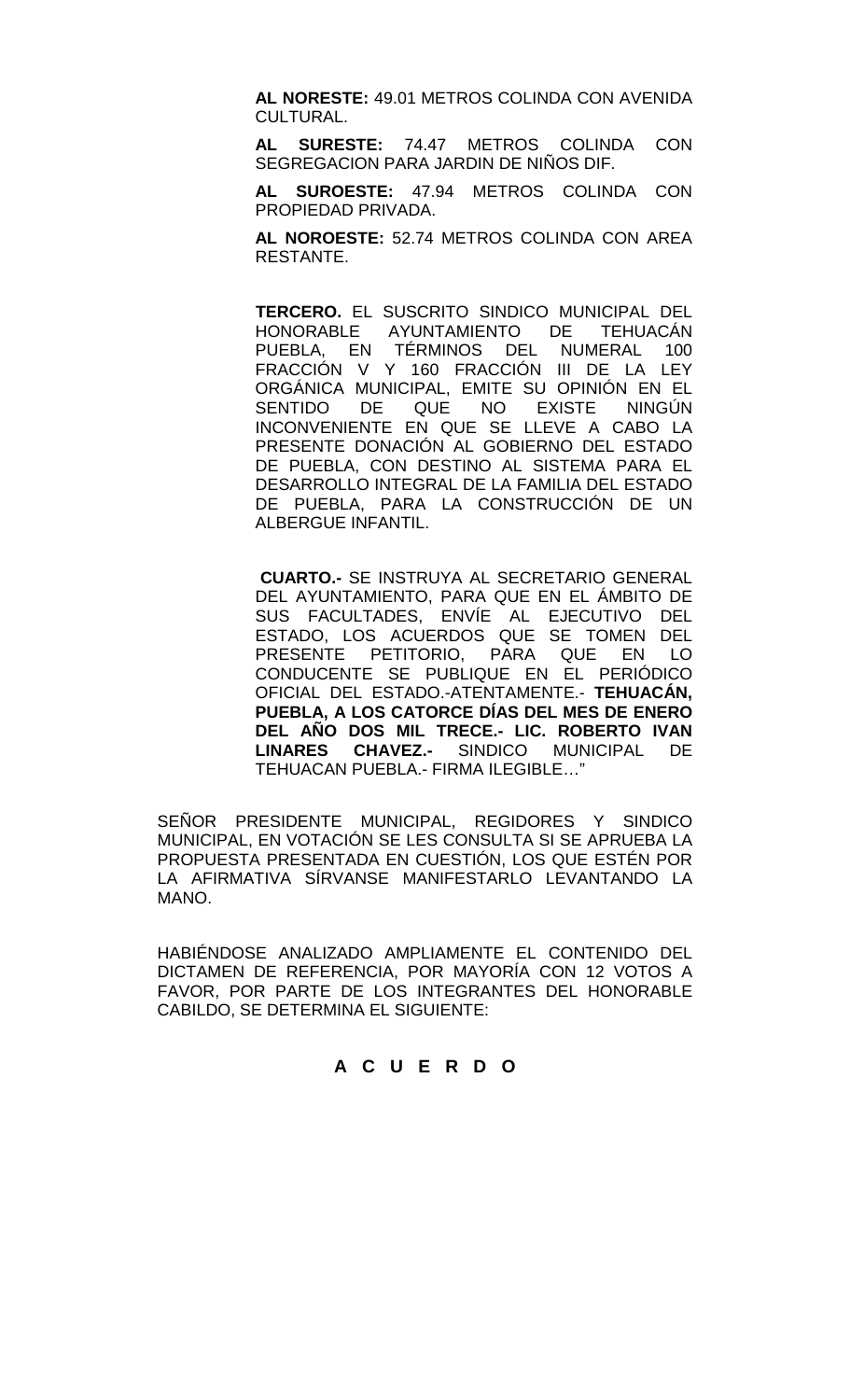**PRIMERO.-** SE AUTORIZA LA DESINCORPORACIÓN DEL BIEN DE **IDENTIFICADO** ESCRITURA MISMA QUE SE AMPARA DENTRO DE LA ESCRITURA NÚMERO CUATRO MIL TRESCIENTOS DOCE, VOLUMEN NOVENTA Y DOS, DE FECHA CATORCE DE DICIEMBRE DE MIL NOVECIENTOS NOVENTA Y CUATRO, OTORGADA ANTE LA FE DEL LICENCIADO RAMIRO RODRÍGUEZ MACLUB, TITULAR DE LA NOTARIA PÚBLICA NÚMERO DOS DEL DISTRITO JUDICIAL DE TEHUACÁN, PUEBLA., TITULO INSCRITO EN EL REGISTRO PÚBLICO DE LA PROPIEDAD DE ESTE DISTRITO JUDICIAL, BAJO LA PARTIDA NUMERO 587, A FOJAS 125 DEL LIBRO PRIMERO, TOMO CIENTO CINCUENTA Y UNO, AGREGADA A FOJAS 5940 A LA 595 DE FECHA VEINTIDÓS DE MAYO DEL AÑO DE MIL NOVECIENTOS NOVENTA Y CINCO.

**SEGUNDO.-** SE AUTORIZA AL HONORABLE AYUNTAMIENTO DEL MUNICIPIO DE TEHUACÁN, PUEBLA, A TRAVÉS DEL CIUDADANO PRESIDENTE MUNICIPAL, SÍNDICO MUNICIPAL Y SECRETARIO GENERAL, **LA DONACIÓN EN FORMA PURA Y A TÍTULO GRATUITO A FAVOR DEL GOBIERNO DEL ESTADO, CON DESTINO AL SISTEMA PARA EL DESARROLLO INTEGRAL DE LA FAMILIA DEL ESTADO DE PUEBLA, CON UNA SUPERFICIE DE TERRENO DE TRES MIL VEINTE METROS CON TREINTA Y SEIS CENTÍMETROS CUADRADOS,** MISMA QUE SE AMPARA DENTRO DE LA ESCRITURA NÚMERO CUATRO MIL TRESCIENTOS DOCE, VOLUMEN NOVENTA Y DOS, DE FECHA CATORCE DE DICIEMBRE DE MIL NOVECIENTOS NOVENTA Y CUATRO, OTORGADA ANTE LA FE DEL LICENCIADO RAMIRO RODRÍGUEZ MACLUB, TITULAR DE LA NOTARIA PÚBLICA NÚMERO DOS DEL DISTRITO JUDICIAL DE TEHUACÁN, PUEBLA., TITULO INSCRITO EN EL REGISTRO PÚBLICO DE LA PROPIEDAD DE ESTE DISTRITO JUDICIAL, BAJO LA PARTIDA NUMERO 587, A FOJAS 125 DEL LIBRO PRIMERO, TOMO CIENTO CINCUENTA Y UNO, AGREGADA A FOJAS 5940 A LA 595 DE FECHA VEINTIDÓS DE MAYO DEL AÑO DE MIL NOVECIENTOS NOVENTA Y CINCO**, CON LAS SIGUIENTES MEDIDAS Y COLINDANCIAS:**

**AL NORESTE:** 118.97 METROS COLINDA CON AVENIDA CULTURAL.

**AL SURESTE:** 52.74 METROS COLINDA AREA SEGREGADA PARA CAPILLA.

**AL SUROESTE:** 116.37 METROS COLINDA CON PROPIEDAD PRIVADA., TAL Y COMO LO DESCRIBE EL ALINEAMIENTO EMITIDO POR LA DIRECCIÓN DE DESARROLLO URBANO MUNICIPAL DE TEHUACÁN, PUEBLA.

RESERVÁNDOSE EL AYUNTAMIENTO LAS SIGUIENTES FRACCIONES DE TERRENO:

## **EL ÁREA DE MIL SETECIENTOS TRES METROS CON OCHO CENTÍMETROS DONDE SE ENCUENTRA CONSTRUIDO UN JARDÍN**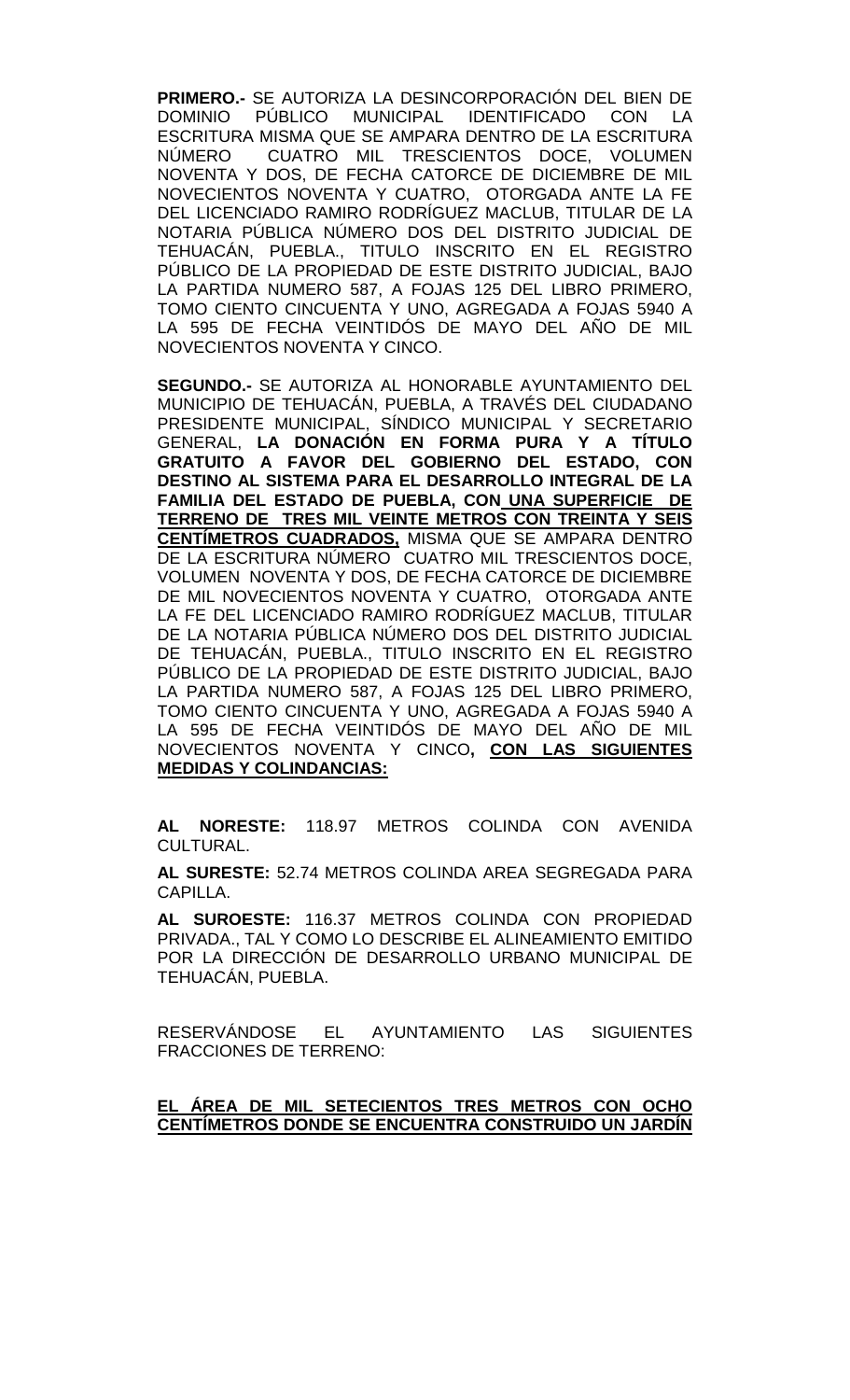### **DE NIÑOS A CARGO DEL SISTEMA DE DESARROLLO INTEGRAL DE LA FAMILIA DEL MUNICIPIO DE TEHUACÁN, PUEBLA, CON LAS SIGUIENTES MEDIDAS Y COLINDANCIAS:**

**AL NORESTE:** 21.87 METROS COLINDA CON AVENIDA CULTURAL. **AL SURESTE:** 84.30 METROS COLINDA CON CALLE CARBALLEDO **AL SUROESTE:** 22.10 METROS COLINDA CON PROPIEDAD PRIVADA.

**AL NOROESTE:** 74.47 METROS COLINDA CON AREA RESTANTE.

Y LA FRACCIÓN DE TERRENO QUE TAMBIÉN SE RESERVA EL AYUNTAMIENTO DE TEHUACÁN, PUEBLA, CONSISTENTE **EN TRES MIL UN METROS CON UN CENTÍMETRO CUADRADO, QUE PARA SERVICIOS PÚBLICOS PROVISIONALMENTE SE ENCUENTRA UNA CAPILLA,** CON LAS SIGUIENTES MEDIDAS Y COLINDANCIAS:

**AL NORESTE:** 49.01 METROS COLINDA CON AVENIDA CULTURAL.

**AL SURESTE:** 74.47 METROS COLINDA CON SEGREGACION PARA JARDIN DE NIÑOS DIF.

**AL SUROESTE:** 47.94 METROS COLINDA CON PROPIEDAD PRIVADA.

**AL NOROESTE:** 52.74 METROS COLINDA CON AREA RESTANTE.

**TERCERO.** EL SINDICO MUNICIPAL DEL HONORABLE AYUNTAMIENTO DE TEHUACÁN PUEBLA, EN TÉRMINOS DEL NUMERAL 100 FRACCIÓN V Y 160 FRACCIÓN III DE LA LEY ORGÁNICA MUNICIPAL, EMITE SU OPINIÓN EN EL SENTIDO DE QUE NO EXISTE NINGÚN INCONVENIENTE EN QUE SE LLEVE A CABO LA PRESENTE DONACIÓN AL GOBIERNO DEL ESTADO DE PUEBLA, CON DESTINO AL SISTEMA PARA EL DESARROLLO INTEGRAL DE LA FAMILIA DEL ESTADO DE PUEBLA, PARA LA CONSTRUCCIÓN DE UN ALBERGUE INFANTIL.

**CUARTO.-** SE INSTRUYE AL SECRETARIO GENERAL DEL AYUNTAMIENTO, PARA QUE EN EL ÁMBITO DE SUS FACULTADES, ENVÍE AL EJECUTIVO DEL ESTADO, LOS ACUERDOS QUE SE TOMEN DEL PRESENTE PETITORIO, PARA QUE EN LO CONDUCENTE SE PUBLIQUE EN EL PERIÓDICO OFICIAL DEL ESTADO.

LO ANTERIOR CON FUNDAMENTO EN LOS DISPOSITIVOS LEGALES INVOCADOS EN EL DICTAMEN DE REFERENCIA.

NO HABIÉNDO ASUNTO QUE TRATAR SE DA POR TERMINADA LA PRESENTE SESIÓN DE CABILDO, SIENDO LAS OCHO HORAS CON VEINTE MINUTOS DEL DÍA VEINTICINCO DE ENERO DEL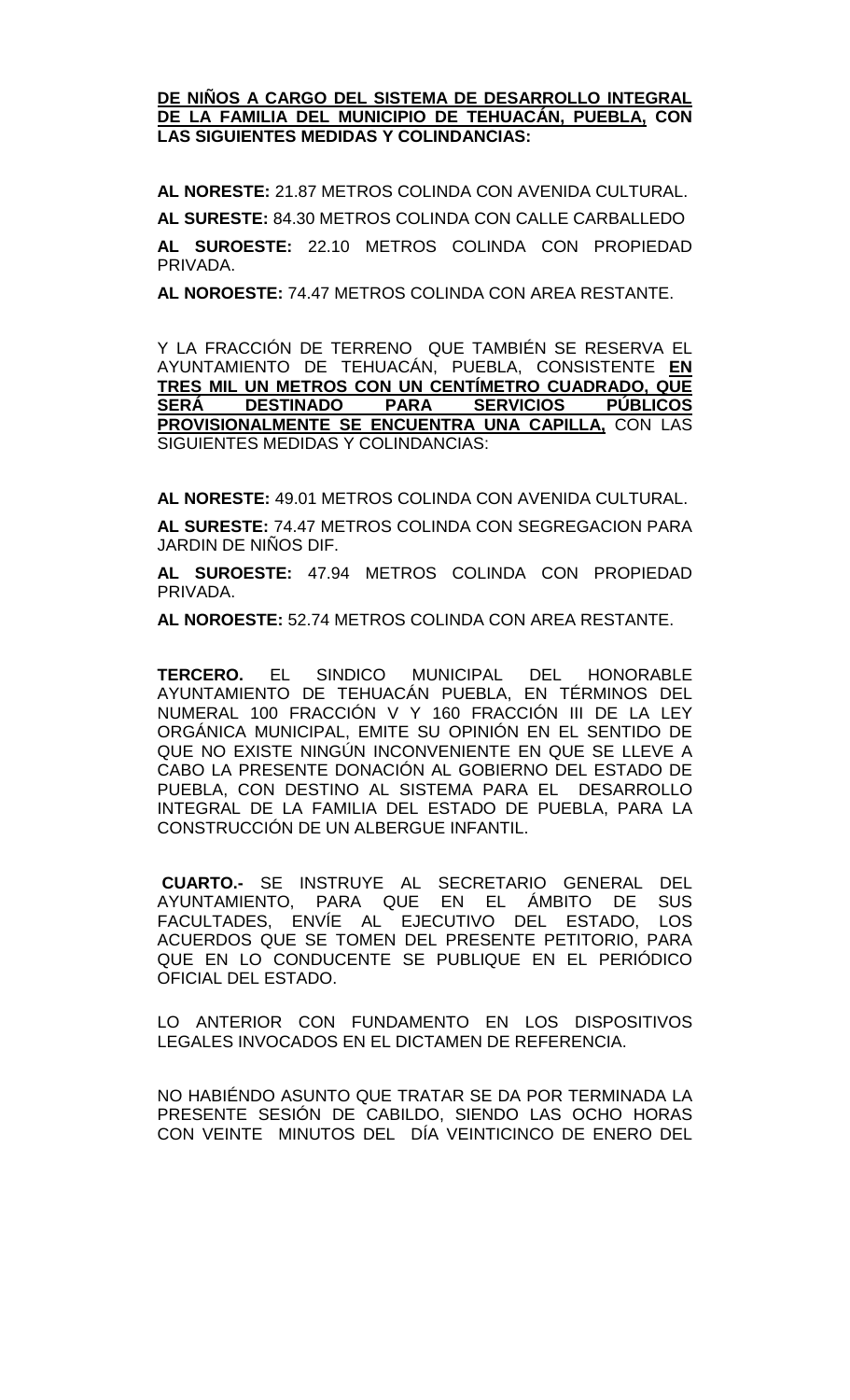AÑO DOS MIL TRECE, PROCEDIENDOSE A LEVANTAR LA PRESENTE ACTA QUE FIRMAN LOS QUE EN ELLA INTERVINIERON.- DOY FE.----------------------------------------------------------

# **SECRETARIO DEL H. AYUNTAMIENTO**

**C. JOSÉ ORLANDO CUALLO CINTA.**

**C. ELISEO LEZAMA PRIETO \_\_\_\_\_\_\_\_\_\_\_\_\_\_\_\_\_\_\_\_\_\_ C. HUGO RUBEN BOLAÑOS CABRERA \_\_\_\_\_\_\_\_\_\_\_\_\_\_\_\_\_\_\_\_\_\_ C. GABRIELA BRINGAS DELGADO \_\_\_\_\_\_\_\_\_\_\_\_\_\_\_\_\_\_\_\_\_\_ C. CARLOS ARENAS GUTIERREZ \_\_\_\_\_\_\_\_\_\_\_\_\_\_\_\_\_\_\_\_\_\_ C. GRETA GARCIA SALAZAR \_\_\_\_\_\_\_\_\_\_\_\_\_\_\_\_\_\_\_\_\_\_ C. CLOTILDE EFREN JUVENCIO PASTRANA \_\_ C. MANUEL MARCELINO JIMENEZ LOPEZ \_\_\_\_\_\_\_\_\_\_\_\_\_\_\_\_\_\_\_\_\_\_ C. LAURA DEL ROSARIO WUOTTO DIAZ CEBALLOS \_\_\_\_\_\_\_\_\_\_\_\_\_\_\_\_\_\_\_\_\_\_**

**C. ARNULFO HERNANDEZ JUAREZ \_\_\_\_\_\_\_\_\_\_\_\_\_\_\_\_\_\_\_\_\_\_**